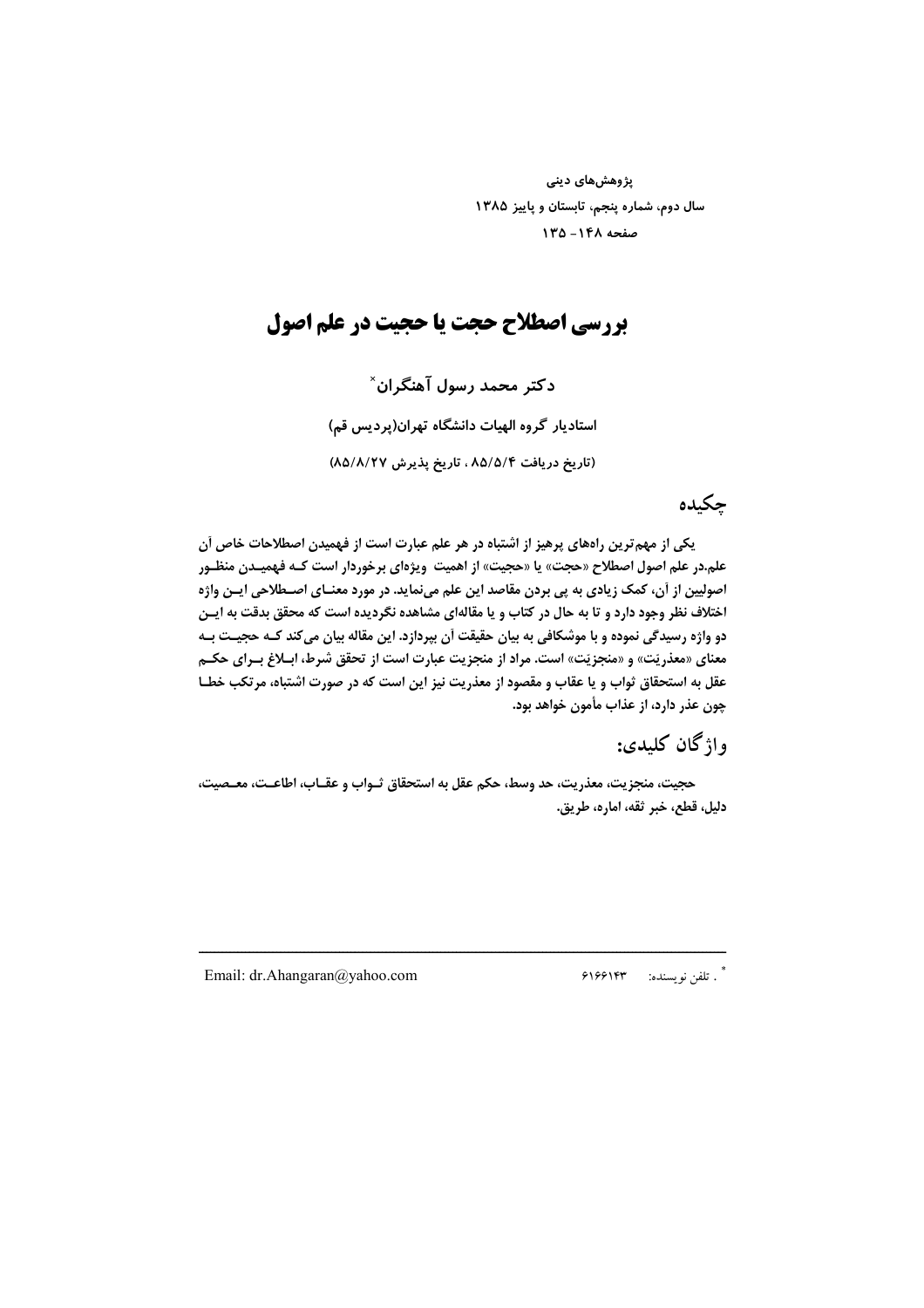مقدمه

((مو تصوری و تصدیقی می باشد. مبادی تصوری عبارت از واژههای کلیـدی آن علـم مـی باشـد که در ابتدا میبایست با ارائهی تعریف دقیق و جامع، مورد شناسایی و معرفت قـرار گیـرد و مبادی تصدیقی همان اصول مفروضهای است که به عنـوان اصـل مـسلم در هـر علـم مـورد پذیرش قرار میگیرد و «مسائل» قضایایی است کـه در هـر علـم، علمـای آن علـم در صـدد اثبات آن قرار می گیرند.

علم اصول به سان همه علوم دارای مبادی تصوری است که در ابتدا باید به طـور دقیـق روشن شده تا از خطا و اشـتباهات ناشـي از ندانـستن اصـطلاحات پرهيـز گـردد. حجـت يـا حجیت از جمله مبادی تصوری است که برای فهمیدن مسائل این علم اهمیت بسزایی دارد.

### حجت از چند نگاه

#### معنای لغوی حجت

اهل لغت، واژه «حجت» را به معنای برهان و دلیل ذکر نمودهاند ( فیومی ، ۱۹۲۹ م، ج ١، ص ١۴٩ ) و ( يسوعي، ١٣٧۴ ش، ج ١، ص ٢۵٠ ) برخي اين واژه را به معناي آن چـه را به وسیلهی آن خصم دفع میگردد، دانستهاند ( زبیدی ، ۱۹۶۹ م، ج ۵، ص ۴۶۴ ) و معنـای دیگری که برای این واژه ذکر شده، عبارت است از: نحوه پیروز شدن در خصومت (زبیدی – پیشین ) بنابر تعریف اول که بیش تر کتابهای لغت آن گونه تعریف نمـودهانــد، حجت به هر دلیل و برهانی گفته میشود و نسبت آن با معنـای دوم و سـوم از نـوع عمـوم و خصوص من وجه مي باشد. اين واژه در قر آن نيز آمده است «لئلّا يكـون للنّــاس علــي اللّــه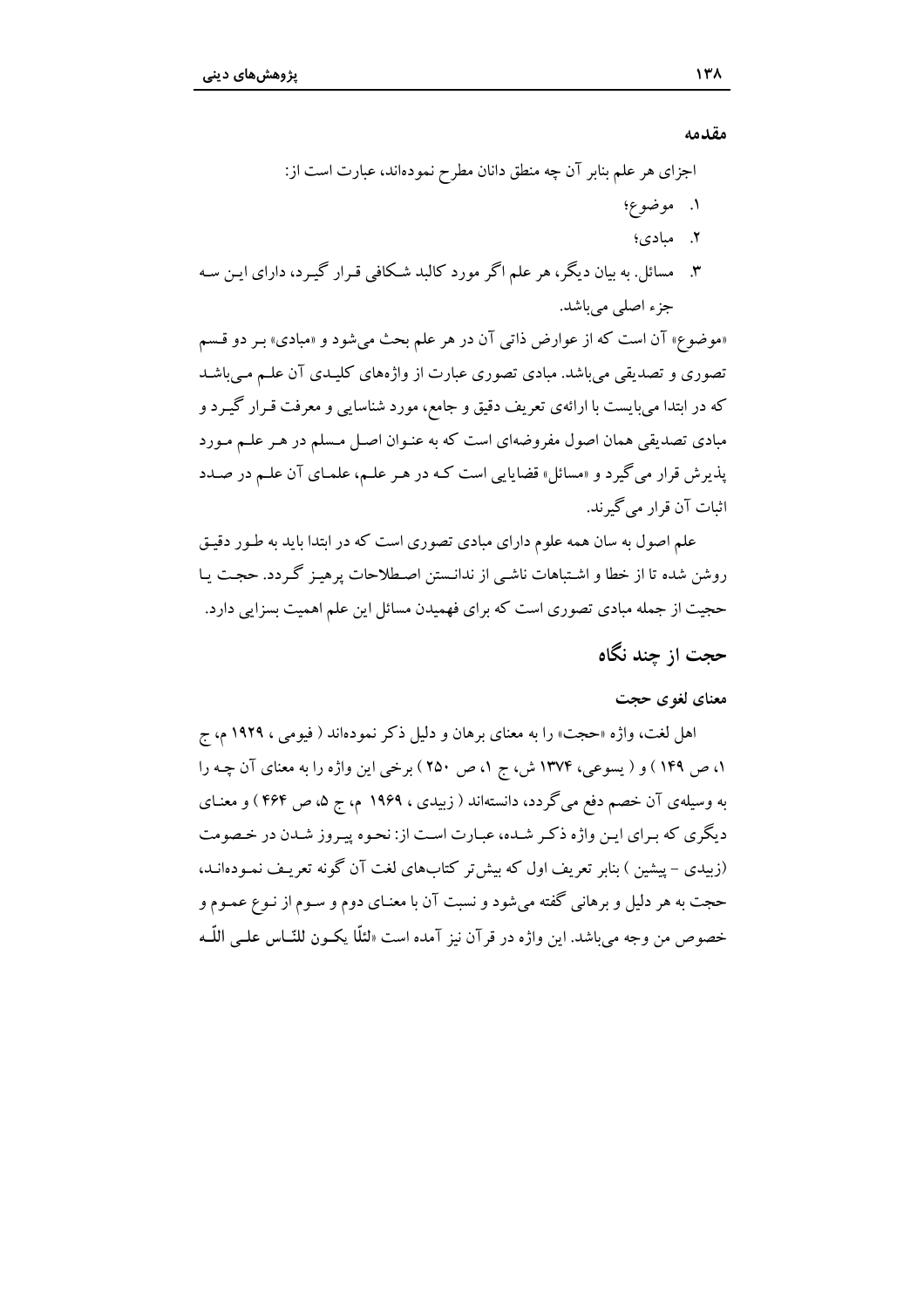حجه بعد الرسل؛ پیامبران را فرستادیم تا برای مردم در مقابل خـدا پـس از پیـامبران، حجتـی نباشد»(نساء، ۱۶۵) در این آیهی مبارکه به نظر می رسد حجت به معنای دلیل و برهان است. البته معنای دوم که معدودی از اهل لغت ذکر کردهاند، هـم مـی شـود مـورد نظـر حـق جـلّ جلاله ىاشد.

واژه حجت بنابر اصطلاح علم منطق

از نظر منطـق دانـان علـم در تـصور و تـصديق انحـصار دارد ( كـاتبي قزوينـي، بـيتـا، ص٢٥). مقصود ايشان از تصور در اين جا اين است كه صورتي ذهني بـه شـرط عـدم حكـم باشد و تصدیق یعنی این که صورت ذهنبی بـه شـرط حکـم باشـد. بنـابراین صـورت ذهنـی مطلقاً، یا به شرط حکم است که تصدیق نام دارد و یا به شرط عدم حکم است کـه نـام آن تصور است. برای مثال در جملهی «انسان کاتب است»، ادراک انسان تصور محکوم علیـه و ادراک کاتب تصور محکوم به و ادراک نسبت کـه ثبـوت حکـم کتابـت و یـا عـدم ثبـوت کتابت می باشد تصور نسبت حکمیه می باشد و ادراک این که این نسبت واقع شـده اسـت و یا واقع نشده است، تصدیق می باشد. ذکر این نکتـه لازم اسـت کـه ادراک نـسبت حکمیـه همیشه تصدیق را در یی ندارد، بلکه گاه بـا ادراک آن ممکـن اسـت حکـم از ذهـن صـادر نشود؛ چنان که کسی که در نسبت حکمبی شک دارد، از آن جهت کـه در نـسبت شـک دارد، مي بايست نسبت را تصور نموده باشد؛ ولي همين شـخص تـا از شـك خـارج نـشود، تصدیق برای وی حاصل نشده است (همان، صص ۱۰-۸) با روشن شدن اصطلاح تصور و تـصديق در علـم منطـق مـي گـوييم: هـدف از ايـن علـم، چنـان كـه صـاحب نظـران در آن می گویند، عبارت است از رسیدن به مجهولات (همان، ص ۲۵) و مجهولات هم یا تصوری است و یا تصدیقی و معلوماتی کـه سـبب کـشف مجهـولات تـصوری مـیشـود اصـطلاحاً «معرّف» يا «قول شارح» گويند و معلوماتي كـه باعـث مـشخص شـدن مجهـولات تـصديقي می گردد، اصطلاحاً «حجت» گفته میشود. (همان، ص ۲۵) با مشخص شدن اصطلاح مورد بحث از نظر منطقیون معلوم میشود که تعریف حجت به ایـن ترتیـب کـه بگـوییم: حجـت عبارت است از: قـضایایی کـه مـا را بـه مطلـوب مـیرسـاند ( مظفـر، ١٣٧٧ش، ص ٢٠٨)؛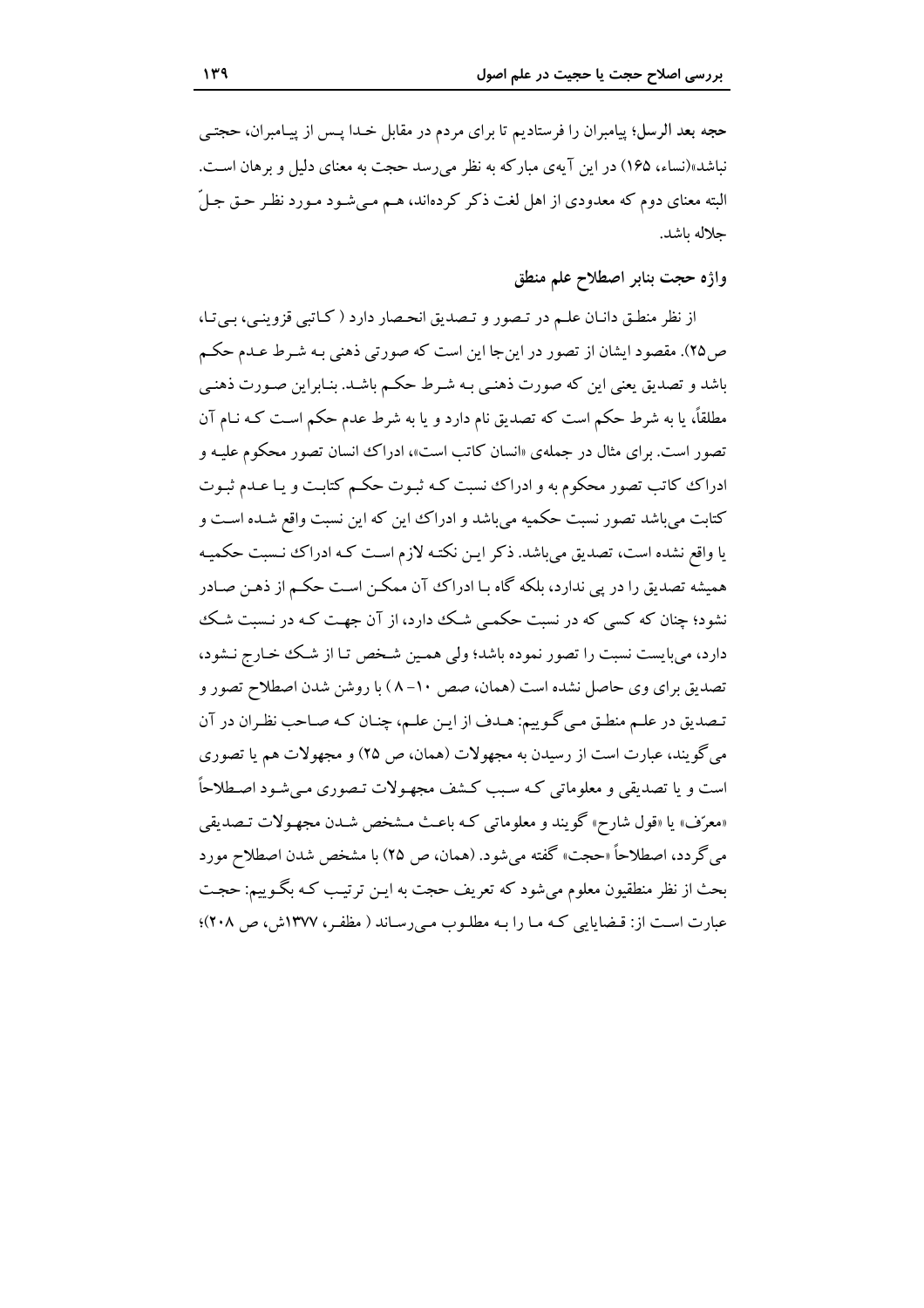تعریف کاملی نمی باشد؛ چون در صورتی قیضابای مزیور حجت است کـه مطلـوب مـا انکشاف مجھوری تصدیقی پاشد؛ ولی اگر قضابایی موجب کشف مجھول تصوری گے دد به آن حجت گفته نمي شود و ما تعريف حجت را از بيان تصور و تصديق آغاز نمـوديم، تـا به اين مسامحه توجه دهيم.

بنابراین، حجت بر طبق این اصطلاح عبارت است از: مجموعـه قـضایایی کـه موجـب می گردد تا مجهول تصدیقی برای ما کشف و معلوم گردد.

حجت در علم منطق اصطلاح معناي دومي نيز دارد و آن عبارت است از: حـد وسـط كه به حد وسط حجت اطلاق مى گردد (همان، ص ٢١۶ ) چنـان كـه بـه حـد وسـط، «حـد مشترک» گفته می شود و نیز به آن «واسطه در اثبات» هم می گویند.

با روشن شدن معنای لغوی حجت با حجبت و نیز معنای اصطلاحی آن در علیم منطـق باید دید آیا در علم اصول این واژه دارای معنای اصطلاحی خاصبی است و یـا یکـی از در دو معنای لغوی و یا معنای اصطلاحی منطقی مورد نظر می باشد.

اختلاف اقوال در تعريف حجت در علم اصول

با بررسی های به عمل آمده، ملاحظه مبی گردد کـه اصـولیین در تعریـف ایـن واژه بـا يكديگر اختلاف داشته و اقـوال متعـددي را انتخـاب مـيiمودنـد. در ايـن جـا بـه برخـي از تعاریفی که از این واژه ارائه شده است، اشاره می گردد:

- ١. حجت در علم اصول عبارت است از: هر آن چه متعلق خود را ثابت نمـوده و بـه سـر حد قطع نمي رسد ( مظفر، ١٤٠٨ق، ج ٢، ص ١٢).
- منظور از حجت در علم اصول عبارت است از: حد وسط کـه بـه وسـيلهي آن اکبـر ۲. برای اصغر ثابت شده و واسطه قطع به ثبوت آن مبی گردد ( انـصاری، ۱۹۹۱م، ج ۱، ص ۲۳).
- ۳. منظور از حجت عبارت از صحيح بـودن احتجـاج مـيباشـد كـه از احكـام عقلايـي می باشد (سبحانی، بی تا، ج ۲، ص ۸۴).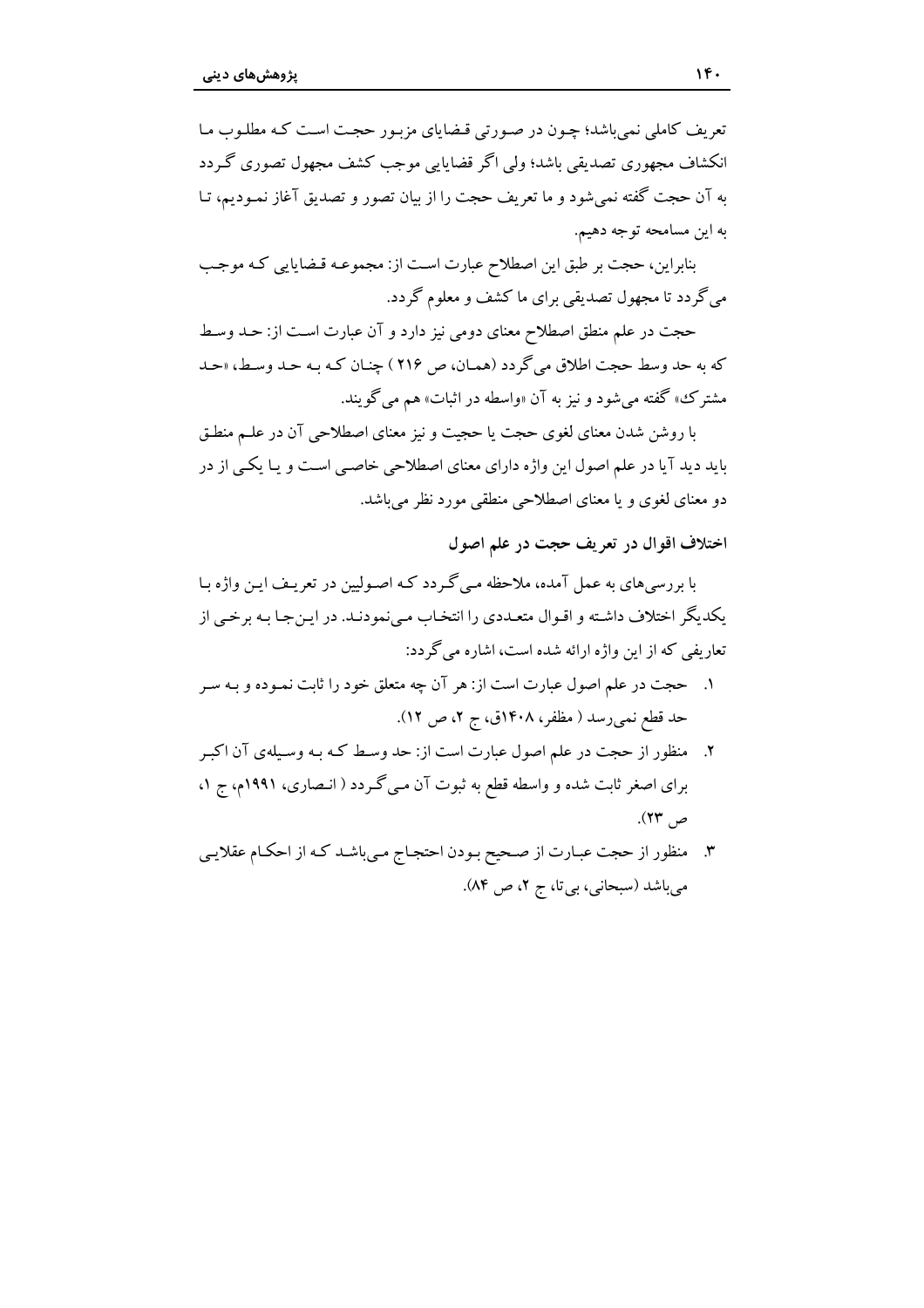- ۴. این واژه در علم اصول به معنای تنجیز و تعذیر می باشد که به طور کلبی در رابطـه بـا عبد و مولاً به کار رفته، به این شکل که در مقام امتثال عبد نسبت به اوامر مـولاً گفتـه می شود: آیا قطع مثلاً حجت است یا خیر ؟ و منظور این است کـه آیـا قطـع منجـر و معذر هست یا خیر ؟ و مراد اصولیین از واژه حجت این است ( هاشـمی، ۱۴۰۵ق، ج ۴، ص ٣٧) به ديگر سخن حجيت در اين علـم عبـارت اسـت از: منجزيـت و ايـن در صورتی اطلاقش بر قطع صحیح است که قطع با واقع تطابق داشته باشد و معـذریت و این در صورتی میباشد که اگر به قطع حمل مـیشـود، قطـع بـا واقـع تطـابق نداشـته باشد(بهسودی، ۱۴۱۷ق، ج ۲، ص ۱۵).
- ۵. حجت به حسب اصطلاح اصولی به معنای اماره و طریق که دلیل شرعی مبی باشـد، بوده که واسطه اثبات متعلقات خود را به خاطر معلّمي که از بـراي آن از ناحيـه شـارع صورت گرفته، می شود (کاظمی، ۱۴۰۶ق، ج ۳، ص ۷).
- ۶. حجت در باب ادله عبارت است از: آن چه را منجز واقع است (اصفهانی، ۱۳۶۷ق، ج ۲، ص ۵).

معنای لغوی حجت و منظور اصولیین از این لفظ

شک نیست که در مورد واژهی مزبور در علـم اصـول، از احـوال پنجگانـه لفـظ، نقـل صورت گرفته است؛ به این معنا که مورد نظر اصولیین از این واژه معنای لغـوی نیـست؛ هـر چند ممکن است ارتباطی میان منقول عنه و منقول الیه وجود داشته باشد؛ همان طـور کـه در هر نقلبی چنین چیزی وجود دارد. البته اگر نقل از نوع ارتجـال باشــد، وجـود مناسـبت میـان منقول عنه و منقول اليه منتفى خواهد بود؛ ولى در نقل غير ارتجالي ٍ مناسبت حفظ مى شـود. شاهد بر این ادعا علاوه بر معانی متعددی که از صاحب نظران در مبحث قبـل نقـل گردیـد؛ بحثی است که میان ایشان در مورد امکان اطلاق این واژه بر قطع مطـرح مـیباشـد کـه ایـن بحث نیز گواه دیگری است برای اثبات این ادعا که لفظ مزبور از معنای لغوی خود در ایـن علم نقل پیدا کرده است. منتهی باید دید حال که اصل نقل حسب تتبع اقوال صاحب نظـران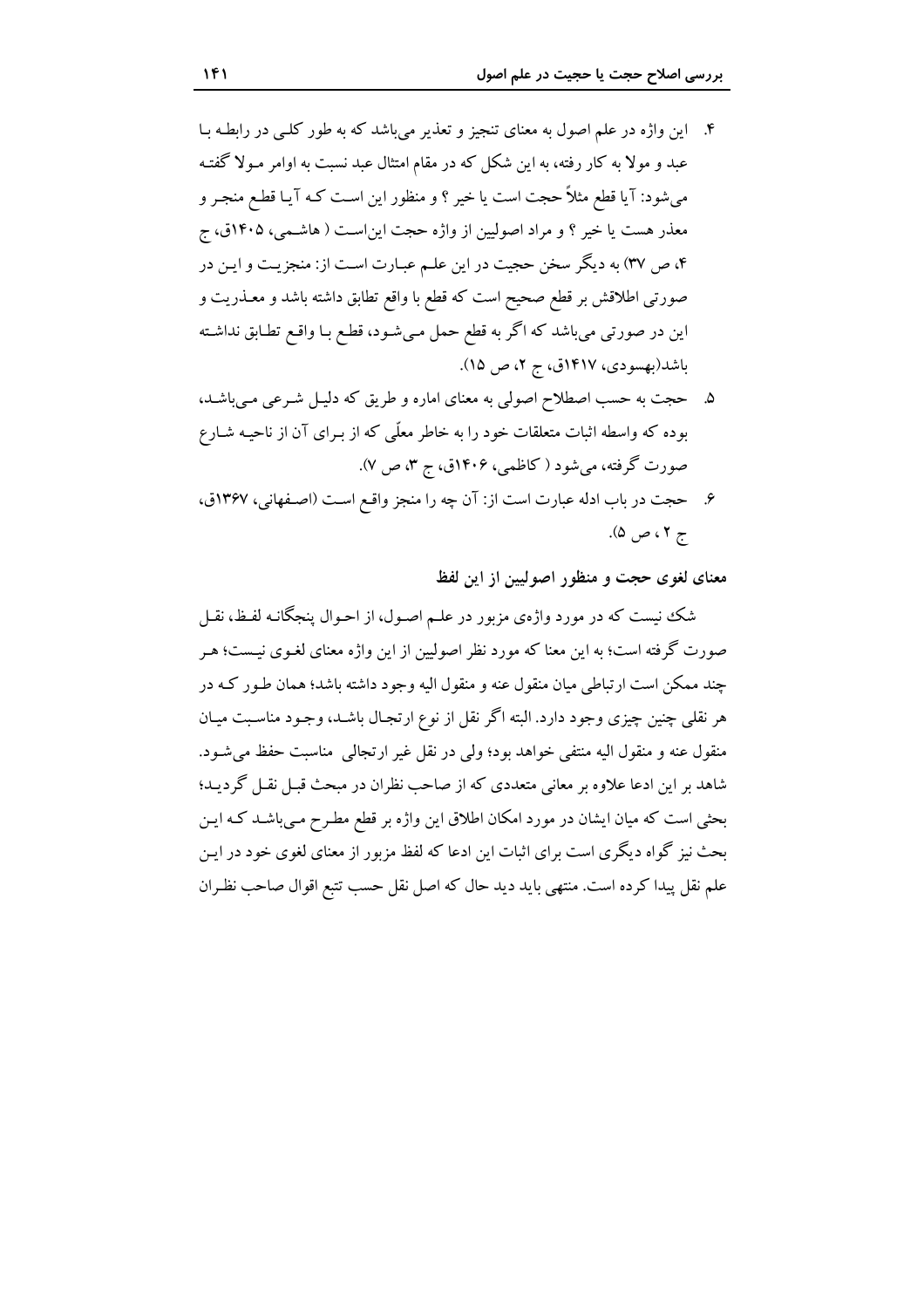علم اصول، ثابت شد، منقول اليه چيست. آيا همان مصطلح منطقي است و يا معناي ديگري مورد نظر مے باشد.

اصطلاح منطقي حجت در علم اصول

چنان که در مبحث قبل از نظر گذشت، برخبی از صـاحب نظـران مـراد از حجـت را عبارت دانستهاند از: اصطلاح دومبي كـه بـراي ايـن لفـظ در علـم منطـق وجـود دارد و آن عبارت است از: حدوسط که منطقی به حد وسط، اطلاق حجت می نماید. به نظر می رسد از آن جا که در کتابهای اصولی بر قطع، حجت حمل می شود؛ معلـوم مـی شـود کـه منظـور اصوليين از اين واژه چنين معنايي نميباشد.

توضیح این که در همه کتابهای اصولی، قطع به عنوان حجت مطرح است و صاحب نظران حجيت قطع را ذاتي مي دانند و حال اين كه قطع در قضيهي شـرعي واسـطه در اثبـات قرار نمی گیرد؛ چرا که احکام شرعی مترتب است بر متعلقات قطع نه بـر مقطـوع بـا وصـف مقطوع بودن. براي مثال در اين صغرا و كبرا و نتيجه ملاحظه نماييد:

> صغرا: محتواي اين ظرف به طور قطع شراب است؛ كبرا: هر آن چه به طور قطع شراب است، اجتناب از آن واجب است. نتيجه: پس اجتناب از محتواي اين ظرف واجب است.

در اين جا كبراي قياس غير واقعي است؛ چـون موضـوعات احكـام ذات افعـال و اشـيا است نه مقیداً به عنوان مقطوع. در این مثال خمر حرام است و آن چه موضوع محمول حرام میباشد، عبارت است از: ذات خمر نه خمر با قید مورد قطع و این مسأله با رجوع بـه ادلـهي حرمت شراب معلوم میشود. برای نمونه در قـرآن کـریم خـود خمـر، رجـس دانـسته شـده است نه خمر با وصف مقطوع. پس چون با مراجعه بـه ادلـه احکـام، در مـي\_بابيم کـه موضوعات احکام شرعی، ذوات اشیاست نه اشیا با قید مقطوع. از این رو معلوم میشود ک حجت به معناي حد وسط بر قطع حمل نمي گردد. مرحوم شيخ اعظم ضمن انتخاب ديدگاه فوق و سپس بیان این که اطلاق حجت بر قطع صحیح نیست، اظهـار مـیدارنـد کـه اطـلاق مزبور غیر معقول است ( انـصاری، ۱۹۹۱م، ص ۲۴) ومنظـور از غیـر معقـول بنـابر توضـیح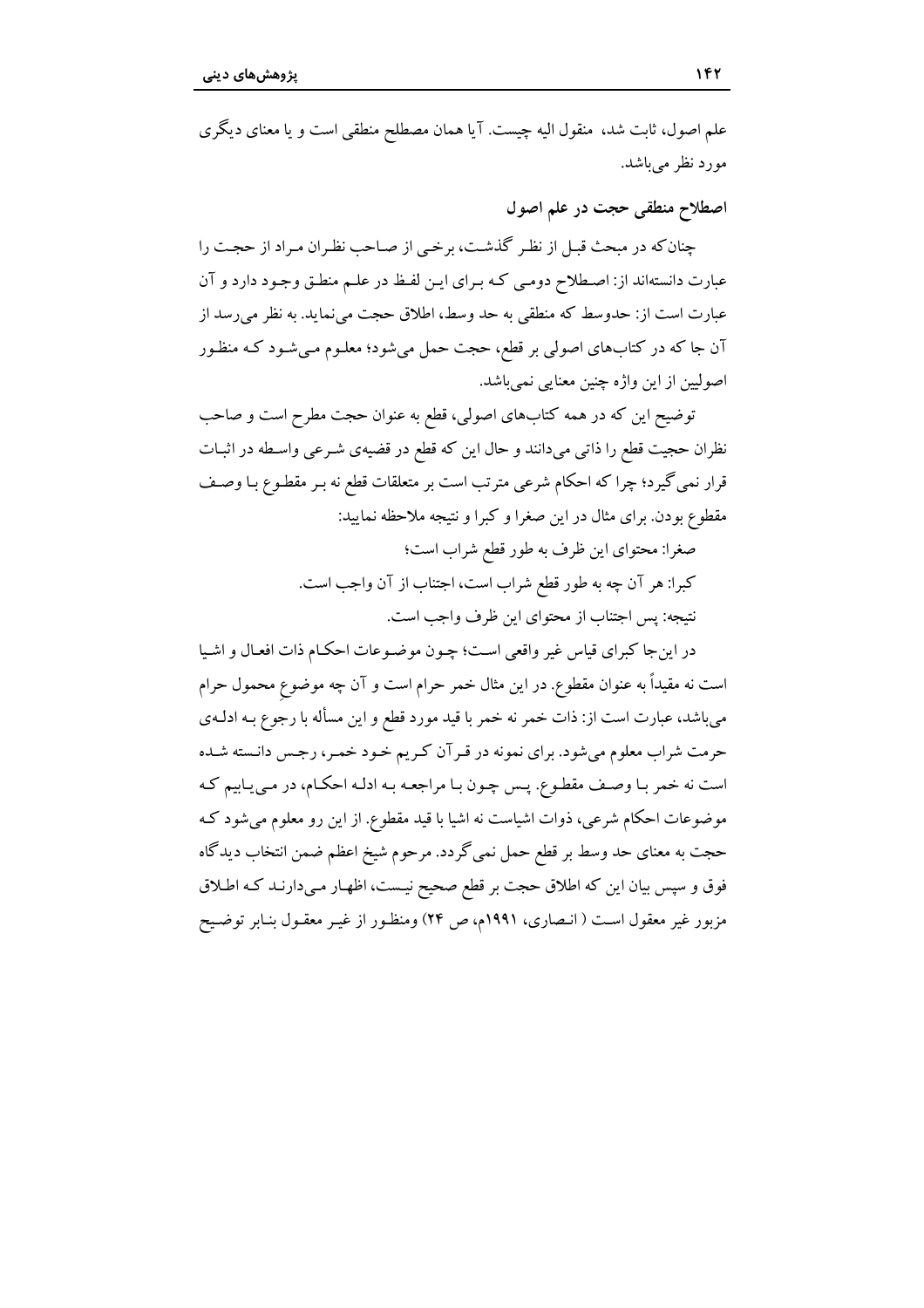بعضی از شاگردان ایشان عبارت است از: تاکید و مبالغه در این که به عنوان حقیقی بر قطع حجت به معنای حد وسط اطلاق نمی گردد ( آشتیانی، ۱۴۰۳ق، ص ۸).

از آن چه در بالا مطرح شد، نتیجه می گیریم که چون در کتابهای اصولی همان طور که به خبر واحد ثقه، حجت اطلاق میشود، بر قطع نیـز اطـلاق مـی گـردد و ظـاهر از کـلام ایشان این است که از این واژه یک معنـا را اراده نمـودهانـد و اگـر آن معنـا عبـارت از حـد وسط باشد، اطلاقش بر قطع ناصحيح است. برخمي از صـاحب نظـران اطـلاق حجـت را بـه همین معنای حد وسط بر قطع صحیح دانستهاند؛ با بیان این که چون قطـع واسـطه در تنجیـز قرار مي گيرد، و اگر قياسي را تشكيل دهيم و بخواهيم از آن منجز بودن حكم را بـه واسـطه قطع نتيجه بگيريم؛ در اين قياس قطع به عنوان حد وسط قـرار مـي گيـرد ( اصـفهاني، ١٣۶٧ ش، ج۲، ص۵). به عنوان مثال: من قطع دارم که شرب خمر حرام است. ایـن صـغرا و کبـرا. این است که به هر حکمی که قطع پیدا شود، آن حکم منجز می شـود. پـس حکـم شـرب خمر که حرمت است بر من منجز است. ملاحظه می شود که نتیجهی حاصل شـده از قیاسـی كه حد وسط آن قطع است، با اين پاسخ معلوم مي شـود كـه هـم بـه نحـو حقيقـي بـر قطـع، اطلاق حجت ممکن است و هم بر سایر امارات.

در پاسخ به این نظر میتوان گفت: حد وسط قرار گرفتن قطع برای اثبات حکـم عقـل به استحقاق ثواب و عقاب ممکن و صحیح است؛ یعنبی چنـان کـه در مثـال یـاد شـده بیـان گردید، قطع واسطه در اثبات تنجز حکم شرب خمر که حرمت است، می شـود و بعـداً بـا توضیح مفهوم تنجز روشن خواهد شد کـه تنجـز عبـارت اسـت از ایـن کـه حکـم موضـوع می شود برای حکم عقل به استحقاق ثواب و عقاب و برای این منظور قطع واسطه در اثبـات و یا حد وسط قرار میگیرد؛ اما برای قیاسی که هدف از آن اثبات حکم واقعـی اسـت قطـع حد وسط قرار نمی گیرد. پس اگر مرحوم شیخ اعظم میفرمایند که اطـلاق حجـت بـر قطـع به معنای مصطلح منطقی صحیح نیست، منظور در قیاسی است، که هدف از آن اثبات حکم واقعی است؛ اما در قیاسی که حد وسط قرار گرفتن قطع، ممکن است قیاسی است کـه نتیجهی آن حکم عقل به استحقاق ثواب و عقـاب اسـت و در مطـالبـی کـه از نظـر گذشـت روشن شد که حد وسط قرار گرفتن قطع برای اثبات حکم واقعی صحیح نیست.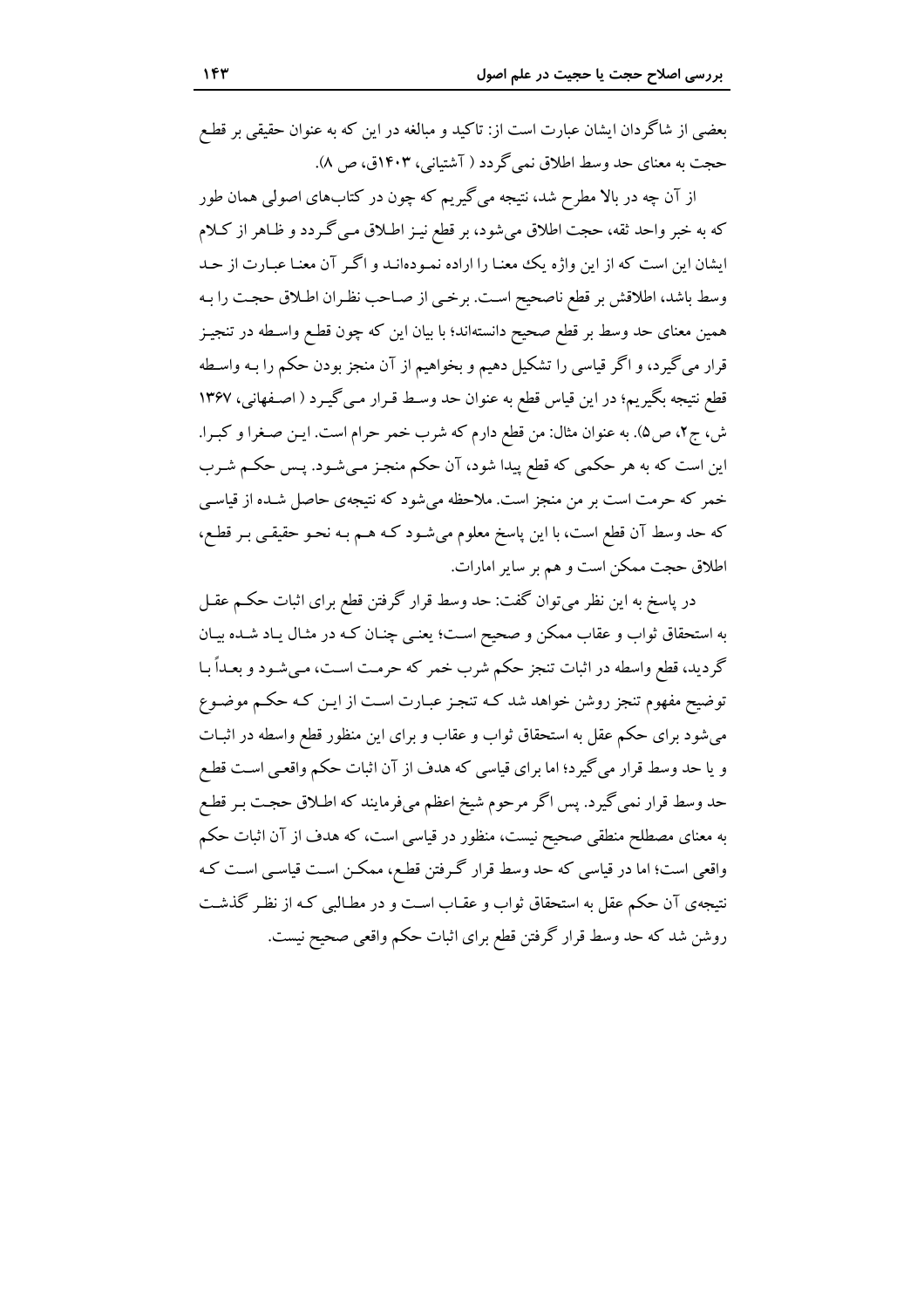آیا اطلاق مزبور پر امارات وسایر طرق جگونه است ؟ آیا ظن جد وسط به ای اثبات حکم شرعي واقع مي شود يا خير ؟

ظاهر كلام مرحوم شيخ اعظم اين است كـه در بـاب امـارات و طـرق ظـن واسـطه در اثبات قرار می گیرد و از این رو اطلاق کلمه حجت بر آن صحیح است؛ مـثلاً صـحیح اسـت يگوييم: «هذا مظنون الخمريه و كل مظنون الخمريه حرام و هذا حرام؛ ابن،آن چيزي است كه به آن ظن شراب بودن داريم و هر آن چه به آن ظن شـراب بـودن داريــم، حـرام اســت. یس این حرام است» ( انصاری، ۱۹۹۱ م، ص ۲۳) حال بیپنیم وجه تفـصیلی کـه شـیخ اعظـم مي فرمايند، چيست؟ يعني چرا ظن، حـد وسـط قـرار مـي گيـرد، امـا قطـع حـد وسـط قـرار نمے گہ د؟

اما این که چرا قطع حد وسط قرار نمی گیرد، قبلاً دانستیم و بـه ایـن سـؤال در مطالـب قبل پاسخ داده شد؛ اما این که چرا ظن واسطه در اثبات قرارمی گیرد؛ این ادعای شیخ اعظم مورد ایراد برخی اعاظم قرار گرفت و اظهار داشتند که ظن واسطه در اثبات قرار نمبی گیـرد و این ادعای ایشان را مغالطه آمیز دانستند ( بروجردی، ۱۳۶۴ش، ج ۳، ص ۱۱).

توضیح این که قرار گرفتن ظن در حد وسط بر این مبناست که مجعول در ادلـه اعتبـار خبر واحد را حکم مماثل بدانیم؛ یعنی اخبار و ادلـهای کـه اعتبـار خبـر واحـد ثقـه را اثبـات می،نماید، دلالت بر این دارد که شارع مقدس در هنگام قیام امـاره بـر حکمـی، یـک حکـم مماثل يعني شبيه به حكمي كه در واقع و لوح محفوظ وجود دارد، جعل و انشا مـيiمايــد و اماره و خبر واحد، حاکی از این است که شارع اقدام به جعل حکم مماثل نموده است. اگـر مبنای فوق در باب مجعول در ادله و طرق پذیرفته شود، آن گاه ظن می تواندحد وسط قبرار گیرد و این در حالی است که اکثر صاحب نظران این نظریه را قبول ندارند و لـذا بـر مبنـای همه کسانی که مجعول بودن حکم مماثل را در ادله اعتبار امارات نمبی پذیرنید، دیگیر ظن واسطه در اثبات قرار نمی گیرد.

بنابراین، اطلاق حجت بر ظن نیز بر مبنای نظر اکثر صاحب نظران که مجعـول در بـاب ادله اعتبار اخبار را حکم مماثل نمی دانند، صحیح نمی باشد.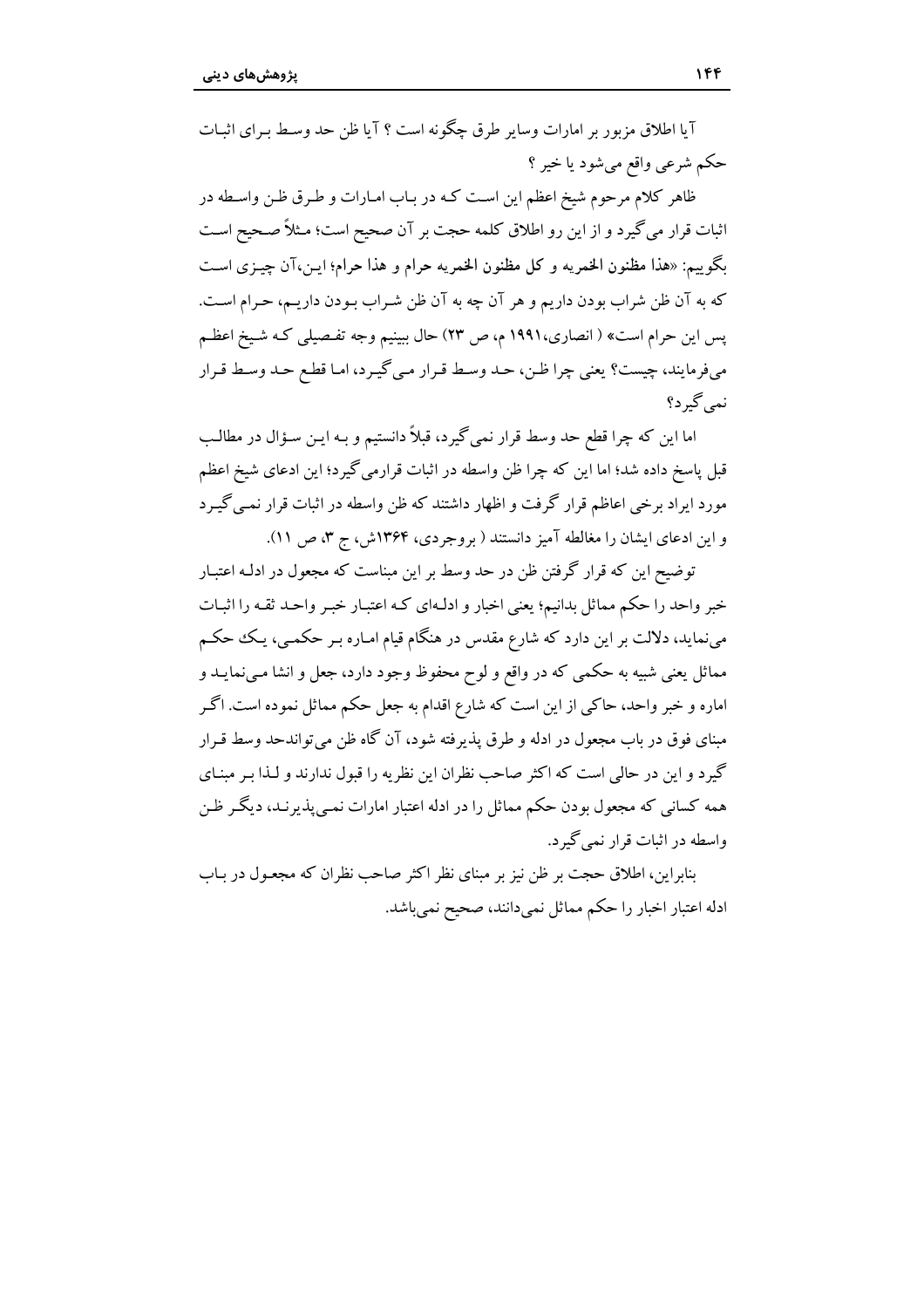حاصل این که حجت به معنای حد وسط، چون بر قطع قابل اطلاق نیست، بر امارات و طرق هم بنابر نظراكثر صاحب نظران صحيح نمي باشد؛ يعني نمي شـود گفـت كـه خبـر ثقـه حجت است. این از یک سو و از سوی دیگر ملاحظه میشود کـه در کتـابهـای اصـولی بدون عنايت و مجاز بر قطع و برخي ظنون اطلاق حجت مي گردد. از اين جـا بـه ايـن نتيجـه میرسیم که منظور اصولیین از حجت، نمی تواند چنین معنایی باشد.

از آن چه در بالا از نظر گذشت، مشخص می شود که حجت بـه معنـای اول مـصطلح منطقی هم نمی تواند منظور اصولی را از این کلمه تشکیل دهد؛ چرا که حجت بنـابر معنـای اصطلاحی اول علم منطق عبارت بود از: مجموعه قضایایی که موجب کشف یک مجهول تصدیقی می شود؛ چرا که اگر بر قطع اطلاق حجت می شـود و منظـور ایـن باشـد کـه قطـع اثبات مجهول تصدیقی را می نماید که در فقه عبـارت اسـت از احکـام شـرعی بـرای افعـال مکلفین؛ در این صورت اگر برای اثبات حکم شرعی قطع دخالـت داشـته باشـد و موجـب کشف یک حکم شرعی بشود، باید بپذیریم که قطع حد وسط قرار می گیرد. به دیگر سخن باید بیذیریم که احکام روی موضوعات بـا قیـد مقطـوع رفتـه نـه روی ذوات موضـوعات و نادرستی این مطلب، از مباحث مطرح شده مشخص شد و نیز اگر ظن هم به این معنا حجت باشد باید دخالتی در اثبات حکم شرعی برایش بپذیریم که از مطالب قبـل معلـوم شـد کـه دخالت ظن برای اثبات حکم شرعی بنا بر مبنا و نظریهای است که اکثـر صـاحب نظـران آن نظريه را نمي يذيرند.

#### حجت به معنای اماره و طریق

آیا حجت به اصطلاح اصولی به معنای امـاره و طریـق اسـت کـه شـارع مقـدس آن را دلیل بر حکم شرعی خود قرار داده است یـا خیـر؟ بـه دیگـر سـخن: آیـا حجـت مـصطلح می تواند چیزی باشد که اثبات متعلق خود را می نماید و به سر حد قطع نرسیده باشـد ؟ البتـه این معنای دوم که در تعاریف ارائه شده در بحث «اختلاف اقوال در تعریف حجت در علـم اصول» اولین تعریف بود و حجت به معنای اماره و طریـق معنـای پـنجم بـود. بـا نظـر دقیـق می شود گفت که این دو تعریف یکی نیستند، بلکه دو تعریف متفاوتند ؛ چون بنابر تعریـف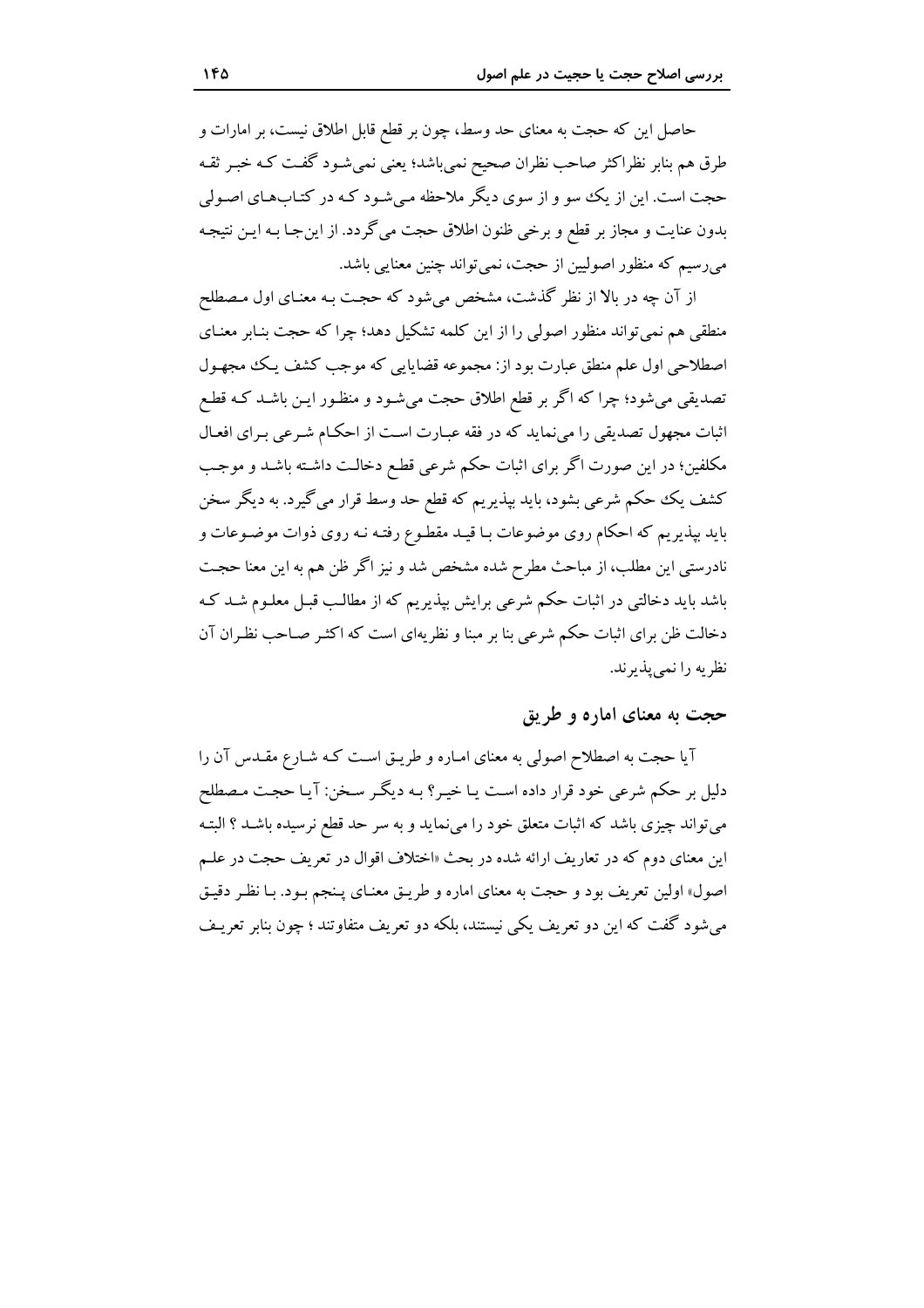اول در آن مبحث، حجت شامل اصول عمليـه هـم مـي شـود؛ ولـي بنـابر تعريـف يـنجم آن مبحث، فقط امارات و طرق منظور از حجت را تشکیل می دهد. در هر صورت آیـا صـحیح است که بگـوییم: امـاره و دلیـل کـه حکـم شـرعی را دلالـت دارد، منظـور از حجـت بنـابر مصطلح اصولی است یا خیر؟

منظور از این تعریف این است که مراد ما از این که می گوییم خبر ثقـه حجـت اسـت، این است که شارع مقدس خبر ثقه را دلیل بر حکـم شـرعی یعنـی حکمـی کـه خـود جعـل نمو ده، قرار داده است.

اشکالی که بر این تعریف وارد است این کیه در یک تعریف بایید مفهوم کلبی پیه طوری بیان شود که شامل تمام مصادیق آن مفهوم بشود. به دیگـر سـخن: در تعریـف یـک مفهوم باید آن مفهوم به طوری توضیح داده شود که مخاطب به حقیقت مشترک در ضـمن همه مصادیق آن پی ببرد؛ ولی اگر در تعریفی از یک مفهـوم یکـی از مـصادیق آن مفهـوم، بیان شود، دیگر تعریف مزبور صحیح و طبق قواعد منطقبی نیست. در تعریـف یـاد شـده از حجت، آمده است که حجت، اماره وطریقی است که شارع آن را برای اثبات حکم شرعی قرار داده است. این تعریف فقط بیان یکی از مصادیق حجت است کـه عبـارت اسـت از: اماره و طریق؛ در حالی که مصادیق حجت تنها در اماره و طریـق خلاصـه نمـیشـود، بلکـه قطع و اصول عملیه هم از مصادیق دیگر آن میباشد؛ امّا بنابر تعریف ارائـه شـده از حجـت، این واژه تنها یک مصداق دارد و آن عبارت است از: امـاره. البتـه ایـن تعریـف ایرادهـای دیگری را نیز داراست که به منظور رعایت اختصار از ذکر آن خودداری می شود.

حجت در علم اصول به معنای تنجیز و تعذیر

حق این است که حجت یا حجیت در علم اصـول بـه ایـن معناسـت؛ ولـی بـا مـشاهده برخی اشتباهات در پی بردن به معنای تنجیز و تعذیر مـا را بـر آن داشـت تـا ایـن تعریـف را بدقت توضيح دهيم بدين منظور بيان مقدمهاي لازم است:

حاكم به استحقاق ثواب و عقاب عبارت است از: عقل؛ و قبضه عقلبي مزيبور بـه ايـن شکل است کـه مرتکـب معـصیت مـستحق عقـاب اسـت و اطاعـت کننـده مـستحق عقـاب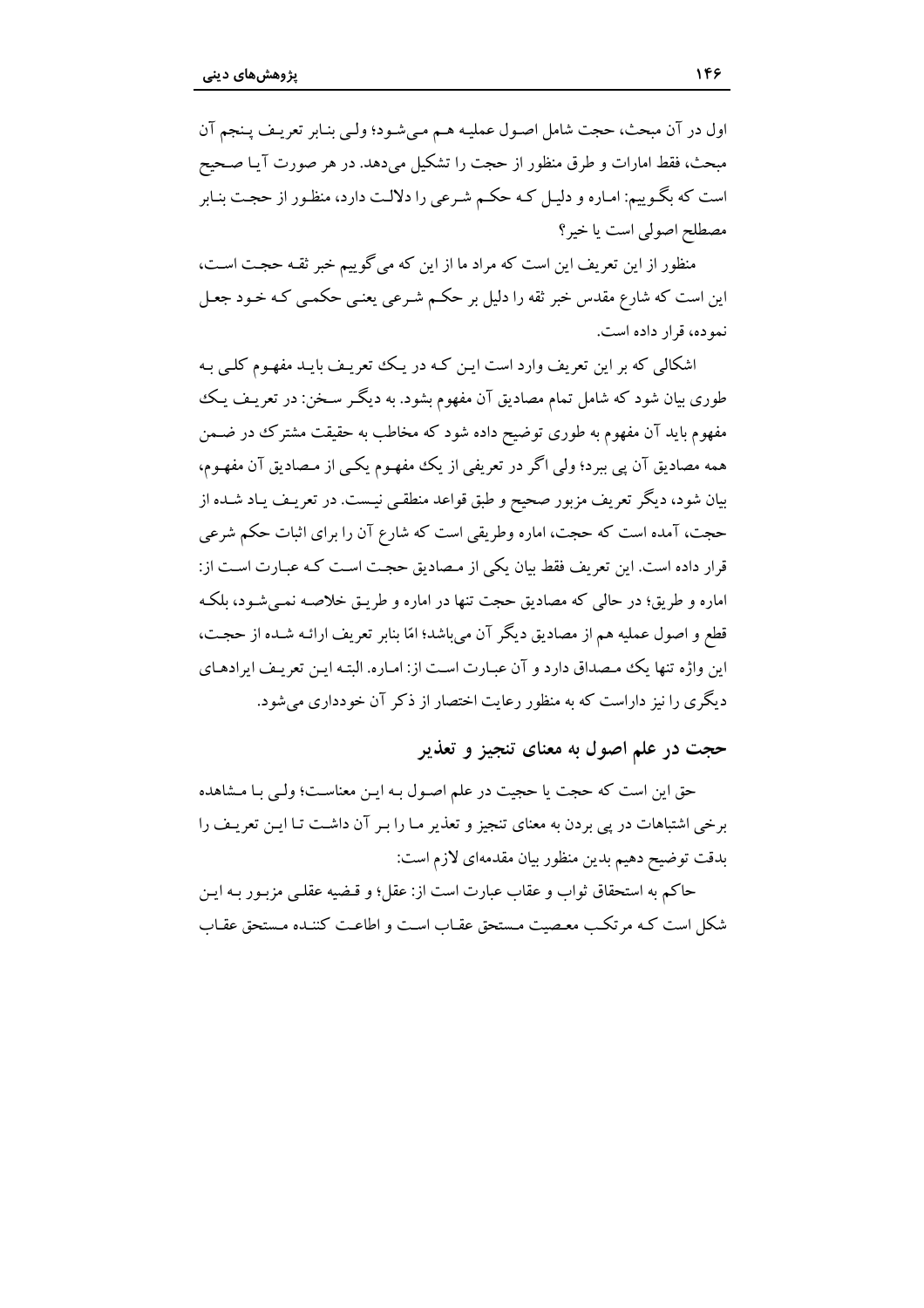می باشد. در این دو قضیه مرتکب معصیت، موضوع قضیه اول است و محمـول آن عبـارت است از: مستحق عقاب بودن و در قضیه دوم، اطاعت کننده، موضوع قضیه بـوده و مـستحق ثواب بودن، محمول مي باشـد. در ايـن دو قـضيه كـه موضـوع بـه ترتيـب عبـارت اسـت از: مرتکب معصیت و اطاعت کننده، دارای شرایطی است که در سه شیرط خلاصیه می شود: شرط اول: براي تحقق هر يك از معصيت و اطاعت عبارت است از: وجود حكم؛ يعني بايد حکمی از ناحیه شارع مقدس صادر شود تا در مورد آن معصیت و یا اطاعت قابل تصور باشد.

شرط دوم: اطاعت و معصیت که موضوع حکم عقل را تشکیل میدهد، این است کـه حکم صادر شده باید مقدور باشد؛ یعنی زمانی عقل مخالفت با حکیم صیادر شیده از ناحیه شارع مقدس را معصیت می،داند که حکم مزبور شرط دوم را دارا باشد و آن مقــدور بـودن است. منظور از آن این است که مکلف باید بر انجام دادن و یـا تـر کـُ کـردن حکـم صـادر شده توان داشته باشد و وقتی حکمی صادر شـد و بعـد حکـم مزبـور اگـر در تـوان مکلـف باشد، آن گاه شرط دوم موضوع در قضیه یاد شده، تحقق پیدا کرده است.

شرط سوم: عبارت از وصول است؛ یعنی حکم صادر شده کـه مقـدور مکلـف هـم هـست، باید به مکلف ابلاغ شود و به اطلاع مکلف رسانده شود که البته برای تحقق شرط سـوم کـه ابلاغ و به آگاهی رساندن مکلف است، لازم نیست که شارع احکام خـود را بـه تـک تتک مکلفین برساند، چنان که در قوانین موضوعه هم چنـین نیـست کـه قانونگـذاران قـانون&ای تصویب شده را به تک تک افراد جامعه برسانند، بلکه ابلاغ با در معـرض قـرار دادن حکـم شارع محقق مي شود. حال در اين لحظه كه اولاً :حكمي صادر شده بود؛ ثانيـاً: حكـم صـادر شده در توان مکلف بود ؛ ثالثاً: مکلف هـم نـسبت بـه آن اطـلاع و آگـاهی لازم را حاصـل كرده بود؛ آن گاه اگر مكلف نسبت به چنین حكمی مخالفت نماید، عقل حكم می كنـد بـه استحقاق عقاب و در صورت اطاعت آن، عقل حکم به استحقاق ثواب می نماید.

با روشن شدن این مقدمه و معلوم شدن این که حکم عقل به استحقاق ثـواب و عقـاب بر مرتکب معصیت و یا اطاعت مشروط بر سه شرط یاد شده مترتـب اسـت، مـی گـوییم: در علم اصول از شرط سوم که عبارت بود از وصول و یا ابلاغ حکـم بـه مکلـف، تنجیـز گفتـه میشود و تنجیز حکم و یا متنجز شدن حکم، یعنی رسیدن حکم شـارع بـه مرحلـه ایـن کـه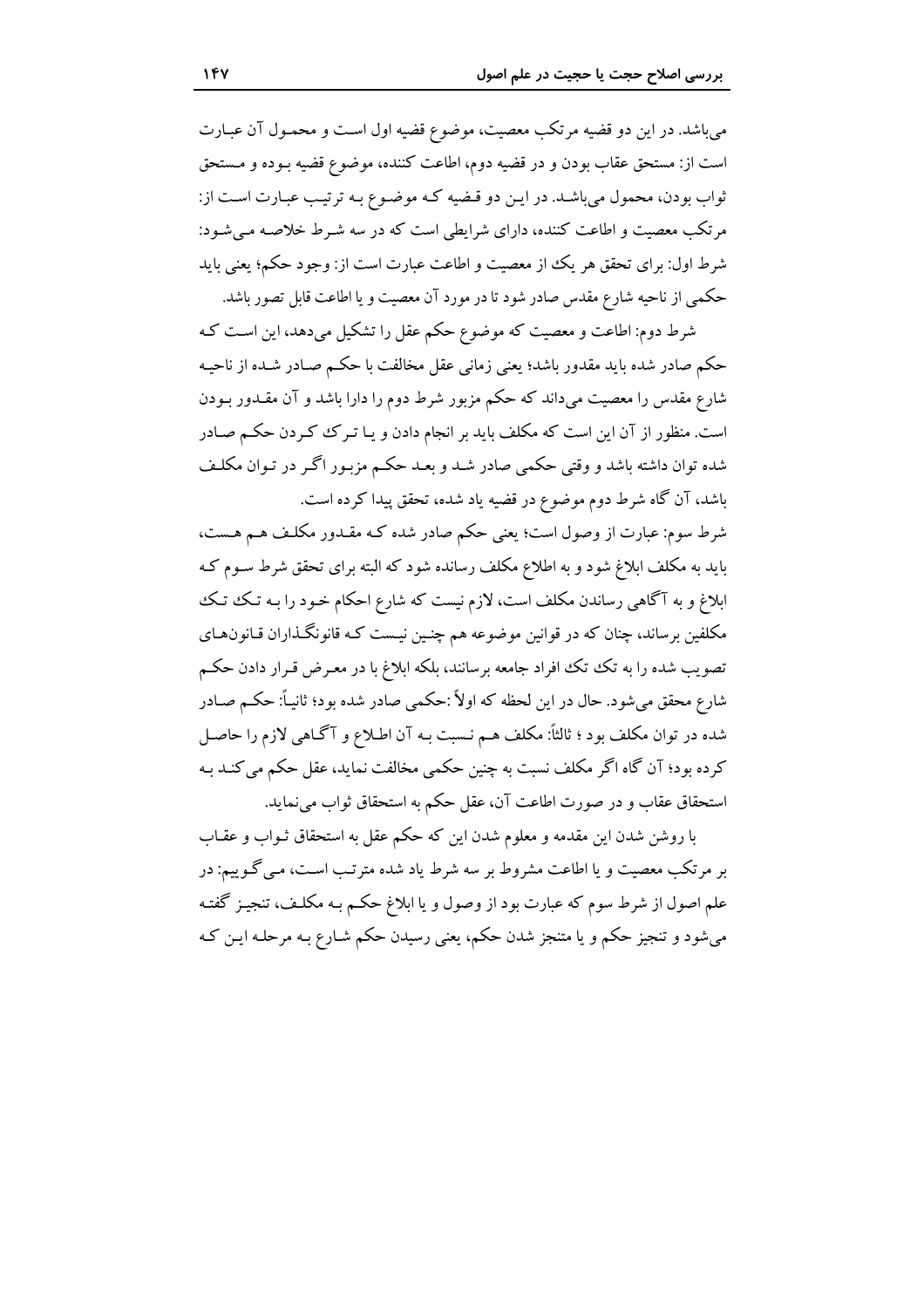اگر مخالفت شود، استحقاق عقاب و در صورت موافقت استحقاق ثـواب در یـی خواهـد بود؛ وآن وقتي است كه شرط سوم هم محقق شود. اين بود توضيح واژه تنجيز و امـا منظـور از تعذیر این است که اگر مکلف در یی بردن به حکم شارع مقدس دچار اشـتباه شـد، اگـر در این اشتباه عذری داشته باشد اصطلاحاً گفتـه مـی شـود کـه وی معـذّر دارد؛ یعنـی عـذر سازی را داراست که وی را در اشتباه صورت گرفته از عقاب مأمون نگه می دارد.

با مشخص شدن مفهوم تنجيز و تعذير منظور از حجت، روشن مي شـود. حجـت يعنـي موضوع مورد نظر منجّز ویا معذر است. برای مثال اگر می گـوییم: خبـر ثقـه حجـت اسـت؛ یعنی خبر ثقه اگر یا حکم واقعی مطابقت داشت، در این صورت پاعث مے شیود کیه حکیم صادر شده به مکلف وصول و یا ابلاغ پیدا کند و اگر مطابق نبود، مکلف در عـدم موافقـت آن معذور و مأمون از عذاب مي باشد. يا مثلاً اگر مي گوييم: اصل برائت حجت است، يعنـي اگر واقعاً وظیفه مکلف در صورت شک وو جهل نسبت به حکم واقعی در قالب اصل برائت تعیین شده باشد، دلیلی که این اصل را ثابت می کند باعث می شود تا حکم مزبور به مکلـف ابلاغ شده و به آگاهی وی برسد و اگر در واقع چنـین چیـزی تـشریع نـشده باشـد، در ایـن صورت مکلفی که بر طبق دلیل اصل، برائت را جاری کرد، معذور است و عقاب نمی شود.

حجت به این معنا بر قطع هم قابل اطلاق است و در ایـن اطـلاق بـه هـیچ عنـایتی نیـاز نيست؛ يعني اگر مي گوييم قطع حجت است، يعني بـه وسـيله قطـع حكـم شـارع بـه مكلـف ابلاغ شده است و این در صورتی است که مکلف دارای قطع، درقطع خود مـصیب باشــد و اگر به خطا رفته باشد، قطع او معذر است، یعنی عذری خواهد بود که با آن عقاب ممکن نیست.

با توضیحاتی که از نظر گذشت اشتباهات فراوانبی کـه در دریافـت ایـن مفهـوم، واقـع شده، معلوم میگردد. برای نمونه یکی از صاحبنظران بعـد از بیـان ایـن کـه حجـت در علـم اصول به معنای تنجیز و تعذیر است اظهـار مـیدارد: «در کلمـات آنهـا بـرای اسـتدلال بـر حجیت قطع به این معنا آمده است که عمل کردن بـر طبـق قطـع عـدل و مخالفـت آن ظلـم است، نسبت به مولا؛ پس حجیت قطع از صغریات قاعده حسن عدل و قبح ظلم میباشـد ... و از این جا مبانی و نظرات آنها در حجت بودن قطع مـورد اخـتلاف قـرار مـی گیـرد. پـس كساني كه قبح ظلم و حسن عدل را امرى واقعى مىدانند، در نزد آنهـا حجـت بـودن قطـع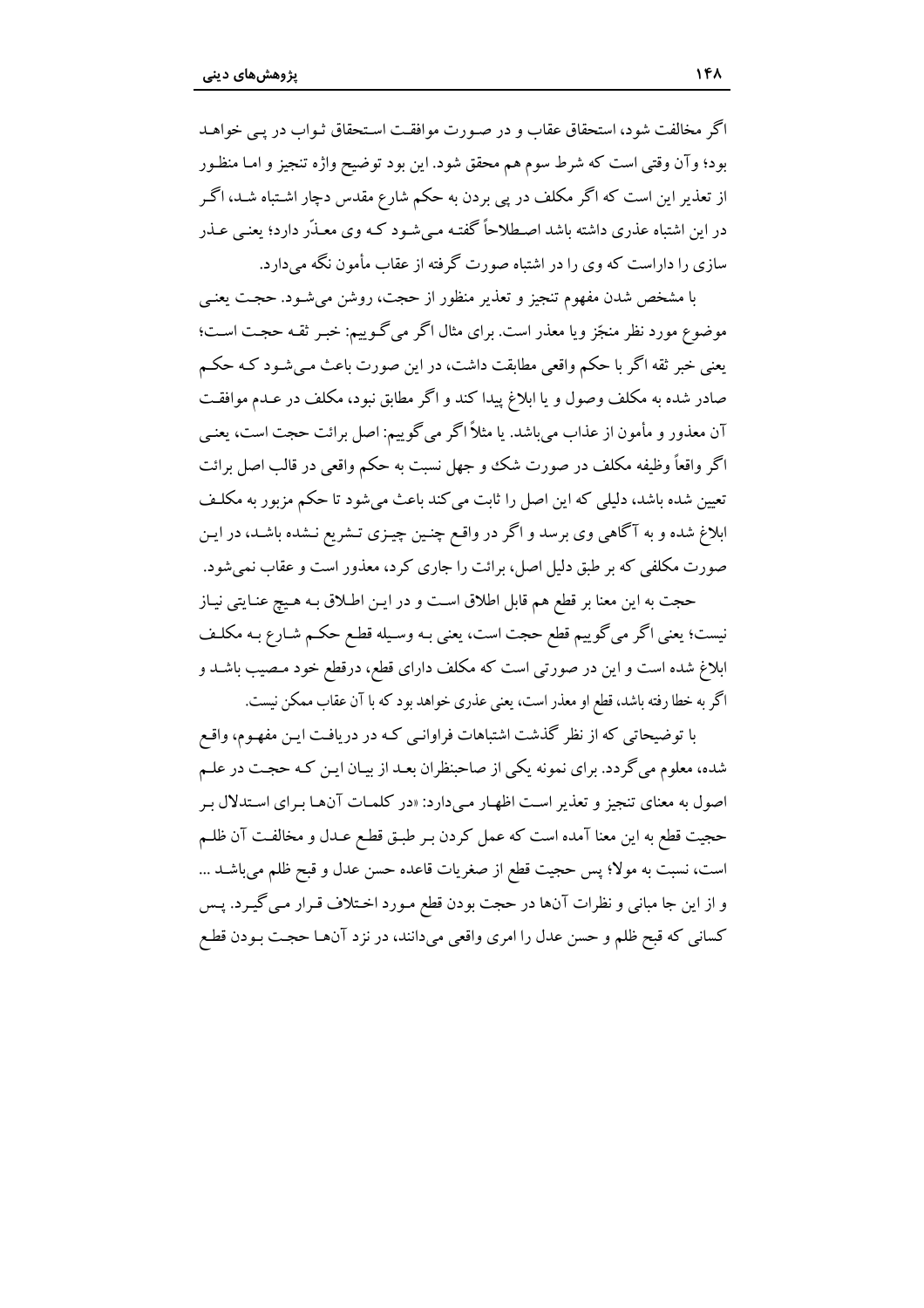هم همین طور است و کسانی که حسن عدل و قبح ظلم را حکم عقلایی دانسته که عقلا بـه منظور حفظ نظام بدان نحو حکم مبي کننـد، از نظـر آنھـا حجيـت قطـع از جملـه قـضاياي مشهوره است» (هاشمی، ۱۴۰۵ ق، ج ۴، ص ۲۸). آن گاه ایشان در ادامه مـی افزاینـد: ایـن اختلاف در باب حکم عقل به حسن عدل و قبح ظلم و یا حکم عقلا به این دو مسأله اثبـات حجت بودن قطع را نمي نمايد؛ چون ظلم بودن تخطي از اوامر مولا، بايد به دليل ديگر ثابت شود و قاعدهي حسن عدل و قبح ظلم فقط كبـراي قيـاس قـرار مـي گيـرد و صـغرا از جـاي دیگر باید ثابت شود و اگـر کـسی اثبـات صـغرا را بخواهـد بـا کبـرای قیاسـی انجـام دهـد، مرتکب استدلال دوری شده است. با روشن شدن مفهوم حجیت معلوم مـی شـود کـه اصـلاً ظلم بودن تخطى از اوامر مولا ظلم باشد يا نباشد و اطاعت اوامر مولا عـدل باشـد يـا نباشـد ربطي به اثبات حجيت قطع ندارد؛ چرا كه حجت بودن قطع همان طور كه گفته شد بـه ايـن معناست که به وسیله قطع حکم واقعبی در صورت وجود بـه مکلـف ابـلاغ مـی شـود و در صورت اشتباه، قطع موجب عذر و در نتیجه امن از عقاب برای مکلف خواهد شد و این ک قطع منجز و معذر است و به وسیلهی آن ابلاغ و یا عذر واقع می شود چه ربطی دارد بـه ایـن بحث كه آيا اطاعت مولاً واجب است يا خير و عصيان او قبيح است يا خيـر؟ حجـت بـودن قطع يعني به فرض كه شـارع را واجـب الاطاعـت بـدانيم و بـه فـرض كـه او حكمـي را بـر عهدهی مکلف تشریع کرده باشد و با فـرض ایـن کـه حکـم صـادر شـده در تـوان مکلـف هست؛ حال آيا به وسيله قطع، آن حكم ابلاغ مي شود و آيـا مكلفـي كـه بـه نحـو قطعـي بـه حکم شارع مقدس دسترسی پیدا، کرد میشود گفت که آن حکم به وی ابـلاغ شــده اسـت یا خیر؟ و اگر اشتباه کرده باشد، آیا قطع او برایش عذر میشود یا خیر و ایـن بـدیهی اسـت که بارزترین مصداق ابلاغ، ابلاغ قطعی است و نیز قطع عذر مـیباشـد و ایـن مـسأله از نظـر عقلبي بديهي و روشن است و اصلاً اثبات آن ربطي به اين كـه قـضيه حـسن عـدل و يـا قـبح ظلم از احکام عقل است یا عقلا ندارد.

#### نتىجە

حاصل این که حجت و یا حجیت در علم اصول به معنای منجزیت و معذریت است و منجزيت عبارت است از: تحقق شرط سوم موضوع حكم عقل به استحقاق ثـواب و عقـاب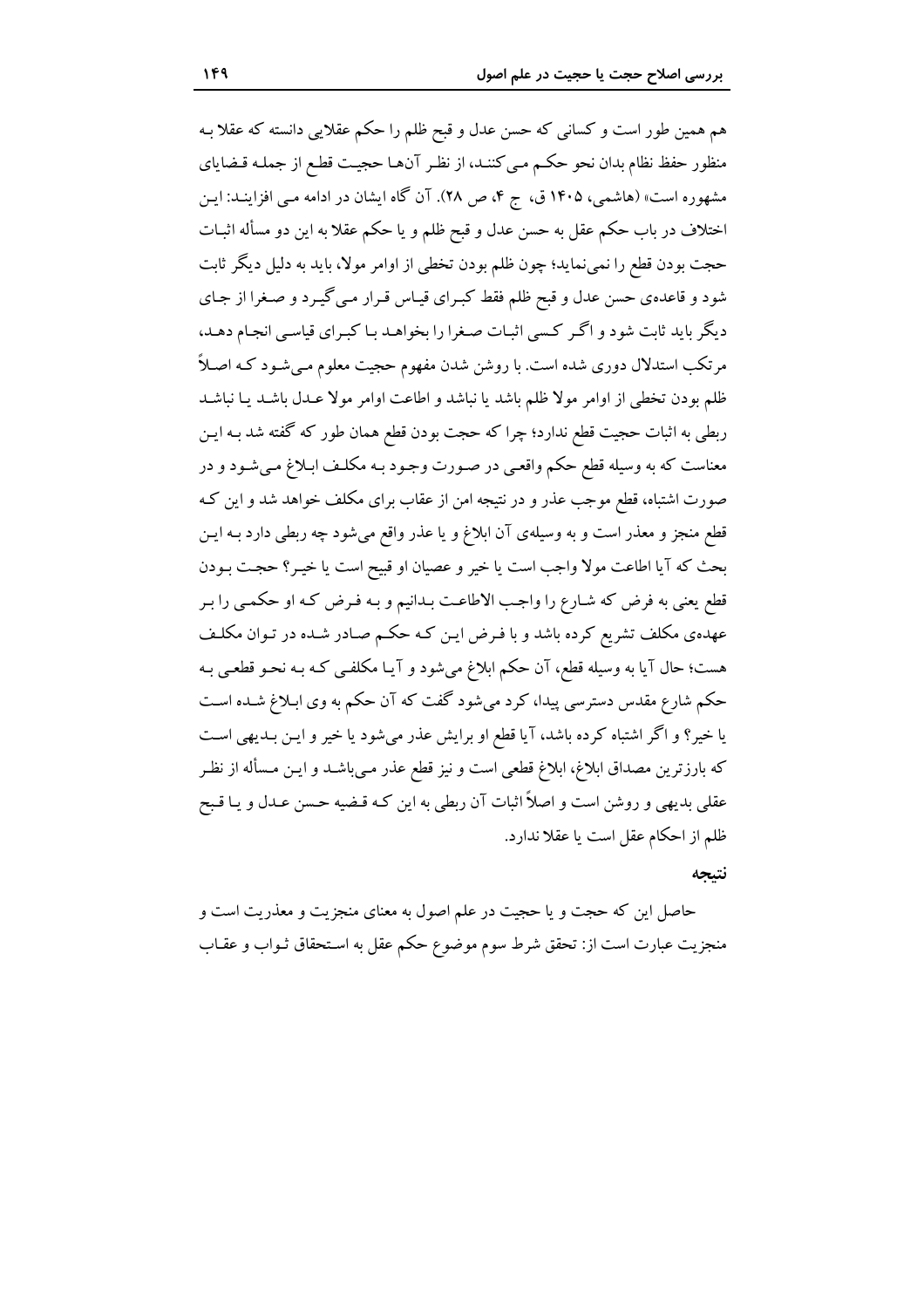که شرط سوم برای حکم مزبور از ناحیهی عقل عبارت است از این که حکم صادر شـده از طرف مولا به مکلف ابلاغ شود و مورد اطلاع و آگـاهی وی قـرار بگیـرد. در ایـن صـورت است که اگر مکلف حکم مقدور ابلاغ شده را مخالفت نمـود، اسـتحقاق عقـاب دارد و در صورت موافقت استحقاق ثواب را خواهد داشت. پس تنجز حکم به این معناست که حکـم شرعی به مرحلهای رسیده است که مخالفت کننده استحقاق عقبا دارد و اطاعت کننـده مستوجب ثواب است و معذّر بودن به این معناست که اگر مکلف در دریافت حکـم شـارع راه خطا را رفته باشد، در ارتکاب خطا معذور است و به واسطه ارتکـاب اشـتباه و در نتيجـه تخلف از امر و یا نهی مولا مستوجب عقاب نخواهد بود و اگر می گـوییم: خبیر ثقبه حجبت است، يعني اين خبر موجب تنجّز حكم واقعي مي شود؛ البته اگر حكم واقعـي وجـود داشـته باشد و مکلف دچار اشتباه نشده باشد، و اگر حکم در واقع وجود نداشته باشد، مکلفبی ک با قيام خبر ثقه گمان وجود آن را برد، مأمون از عقاب خواهد بود؛ لذا حجت بودن عبـارت است از: منجّز و یا معذّر بودن و این دو واژه به معنـایی است کـه اختـصاراً در بـالا توضـیح داده شد.